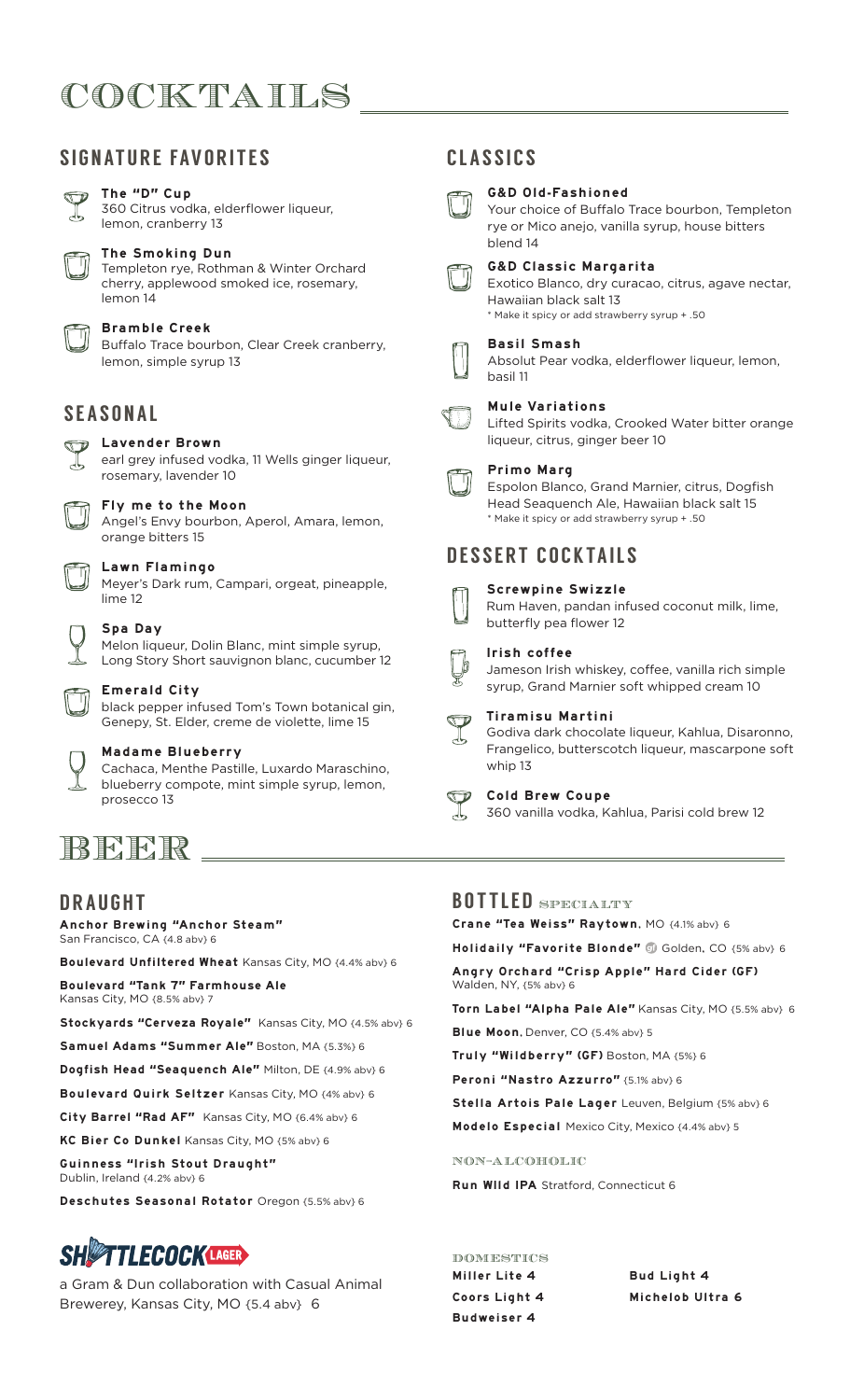# WINE BY THE GLASS

|                                                          | $\mathbb{G}$ | $_{\mathbb{B}}$ |
|----------------------------------------------------------|--------------|-----------------|
| <b>SPARKLING &amp; ROSÉ</b>                              |              |                 |
| Prosecco, Lamberti, DOC, Italy                           | 12           | 45              |
| Sparkling Rosé, Juve Camps, Penedes, Spain               | 13           | 48              |
| Cremant De Loire, Langlois, Loire Valley, France         | 18           | 69              |
| Cape Bleue Rose, Jean Luc Colombo, France                | 12           | 45              |
| WHITE                                                    |              |                 |
| Riesling, Trimbach, Alsace, France                       | 16           | 60              |
| Pinot Grigio, Pighin, Giulia, Italy                      | 13           | 49              |
| Sauvignon Blanc, Glazebrook, Marlborough, New Zealand    | 12           | 45              |
| Sauvignon Blanc, Le Petite Perriere, France              | 11           | 41              |
| Grüner Veltliner, Count Karolyi, Tolna, Hungary          | 10           | 38              |
| Chardonnay, Louigi Bosca 'La Linda', Mendoza, Argentina  | 11           | 40              |
| <b>RED</b>                                               |              |                 |
| Pinot Noir, J Sonoma, Sonoma, Monterey, Sta Barbara, CA  | 14           | 52              |
| Barbera DOC, Fontanafredda Briccontondo, Piemonte, Italy | 14           | 52              |
| Malbec, Vaglio Aggie, Uco Valley, Mendoza, Argentina     | 12           | 45              |
| Old Vine Zinfandel, <b>Ironstone</b> Lodi, CA            | 11           | 41              |
| Red Blend, Rebellious, CA                                | 15           | 57              |
| Cabernet Sauvignon, Quilt, Napa Valley, CA               | 20           | 75              |

# WINE BY THE BOTTLE

|                                                                      | $\mathbb{B}$ |
|----------------------------------------------------------------------|--------------|
| <b>SPARKLING &amp; ROSÉ</b>                                          |              |
| Prosecco, Lamberti, DOC, Italy                                       | 45           |
| Sparkling Rosé, Juve Camps, Penedes, Spain                           | 48           |
| Lambrusco, Quercioli, Emilia-Romagna, Italy                          | 48           |
| Cremant De Loire, Langlois, Loire Valley, France                     | 69           |
| Brut 1er Cru, Collet Art Deco, Champagne, France                     | 90           |
| Brut Rosé, Mumm, Napa Valley, CA                                     | 60           |
| Crémant de Bourgogne, Simonnet Febvre, Burgundy, France              | 75           |
| Blanc de Blancs, Le Mesnil, Champagne, France, NV                    | 100          |
| Champagne Brut, Veuve Clicquot "Yellow Label," Champagne, France, NV | 125          |
| Cape Bleue Rosé, Jean Luc Colombo, Provence, France                  | 45           |
| Rosé, Justin, Central Coast, California                              | 49           |

## **WHITE**

| Moscato, <b>Movendo</b> , Italy                                                    | 40  |
|------------------------------------------------------------------------------------|-----|
| Chenin Blanc, Simonsig, Stellenbosch, South Africa                                 | 42  |
| Viognier, Ken Wright Cellars, Deux Vert Vineyard, Yamhill-Carlton District, Oregon | 56  |
| Verdejo, Gil Family 'Shaya', Rueda, Spain                                          | 49  |
| Pinot Grigio, <b>Bollini</b> , Trentino, Italy                                     | 49  |
| Cortesi DOCG, Fontanafredda, Gaviltaly                                             | 54  |
| Grüner Veltliner, Count Károlyi, Pannon, Hungary                                   | 38  |
| Sauvignon Blanc, Glazebrook, Marlborough, New Zealand                              | 45  |
| Sauvignon Blanc, Le Petite Perriere, France                                        | 41  |
| Sauvignon Blanc, Stag's Leap Wine Cellars "AVETA", Napa Valley, CA                 | 44  |
| Pinot Blanc, Trimbach, Alsace, France                                              | 59  |
| Falanghina, Rocca Dei Leoni, Camania, Italy                                        | 53  |
| Chardonnay, Stag's Leap Wine Cellars "Hands of Time," Napa, California             | 52  |
| Chardonnay, Au Bon Climat, Santa Barbara, CA                                       | 64  |
| Chardonnay, Hartford Court, Russian River, California                              | 80  |
| Chardonnay, Cakebread, Napa Valley, CA                                             | 80  |
| Chardonnay, Patz & Hall, Sonoma Coast, CA                                          | 90  |
| Chardonnay, Louis Jadot Santenay "Clos de Malte," Santenay, France                 | 100 |
| Chardonnay, Chateau Montelena, Napa Valley, CA                                     | 150 |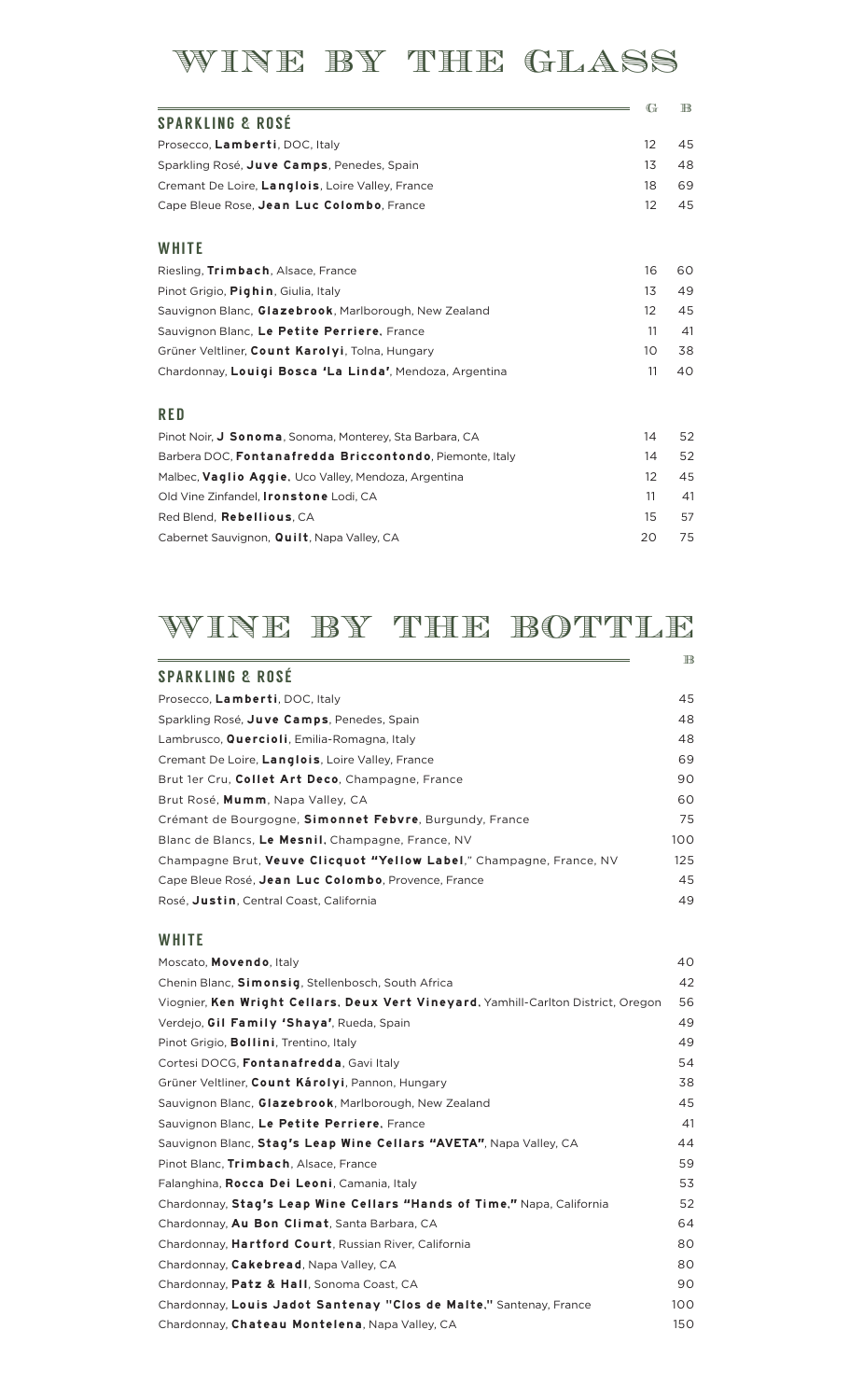| Pinot Noir, Lyric, Santa Barbara County, CA                                               |
|-------------------------------------------------------------------------------------------|
| Pinot Noir, Argyle, Willamette Valley, Oregon,                                            |
| Pinot Noir, Loring Wine Co. "Cooper Jaxon" CA                                             |
| Pinot Noir, Belle Glos "Balade", Santa Maria Valley, CA                                   |
| Pinot Noir, Louis Jadot Saint Romain, Beaune, France                                      |
| Pinot Noir, Brewer-Clifton, Sta. Rita Hills, Santa Barbara, CA                            |
| Pinot Noir, Talbot, "Logan," Santa Lucia Highlands, CA                                    |
| Pinot Noir, Melville Estate "Anna's Block," Sta Rita Hills, CA                            |
| Valpolicella DOC, <b>Bertani</b> , Valpolicella, Italy                                    |
| Chianti Classico, Michele Chiarlo 'Tenuta Di Nozole', Chianti, Italy                      |
| Super Tuscan red blend, <b>il Ghizzano IGT</b> , Tuscany, Italy                           |
| Nebbiolo, Piantagrossa 396, Aosta Valley, Italy                                           |
| Barolo, Vietti Castiglione DOCG, Piemonte, Italy                                          |
| Bordeaux Red Blend, Chateau Fonplegade Grand Cru, St. Emilion, France                     |
| Cote du Rhone, Chateau Mont-Redon, Rhone France                                           |
| Chateau de Montmirail, <b>Vacqueyras</b> , Rhone France                                   |
| Rhone Blend, E. Guigal, Châteauneuf-du-Pape, Rouge, France                                |
| Malbec, <b>Bramare</b> , Mendoza, Argentina                                               |
| Shiraz, d'Arenburg "The Footbolt', McLaren Vale, Australia                                |
| Zinfandel Blend, Orin Swift "Saldo," CA                                                   |
| Zinfandel Blend, Bedrock Wine Company "Bedrock Vineyard - Heritage",<br>Sonoma County, CA |
| Merlot, Frog's Leap, Napa Valley, CA                                                      |
| Cabernet Sauvignon, <b>J. Wilkes</b> , Paso Robles, CA                                    |
| Cabernet Blend, Marietta Armé, North Coast, CA                                            |
| Cabernet Sauvignon, Borne of Fire, Columbia Valley, WA                                    |
| Cabernet Sauvignon, <b>Bedrock</b> , Sonoma County, CA                                    |
| Cabernet Sauvignon, <b>Duckhorn</b> , Napa Valley, CA                                     |
| Cabernet Sauvignon, <b>BV Napa</b> , Napa Valley, CA                                      |
| Cabernet Sauvignon, Orin Swift "Palermo," Napa Valley, CA                                 |
| Cabernet Sauvignon, Silver Oak, Alexander Valley, CA                                      |
| Cabernet Sauvignon, Ashes & Diamonds Oak Knoll, Napa Valley, CA                           |
| Cabernet Sauvignon, Mount Veeder Winery, Napa Valley, CA Magnum                           |
| Cabernet Sauvignon, Caymus " Special Selection" Vineyards, Napa Valley, CA                |
| Cabernet Sauvignon, Nickel & Nickel "Quarry Vineyard", Napa Valley, CA                    |
| Cabernet Sauvignon, Chateau Montelena, Napa Valley, CA                                    |
| Cabernet Sauvignon, Chappellet "Pritchard Hill", Napa Valley, CA                          |
| Cabernet Sauvignon, Joseph Phelps "Insignia," Napa Valley, CA                             |
| Cabernet Sauvignon, Opus One, Napa Valley, CA                                             |
| Cabernet Sauvignon, Hundred Acre, Napa Valley, CA                                         |
| Bordeaux Chateau Recougne, Bordeaux, France                                               |
| Chateauneuf-du-Pape, Chante Le Merle, Rhone, France                                       |
| Red Blend, Gil Family "Laya" Garnatcha, Alamansa, Spain                                   |
| Red Blend, Stags' Leap Winery "The Investor," Napa Valley, CA                             |
| Red Blend, Andremily EABA, Santa Barbara County, CA                                       |

## CATERING, GROUP DINING & PRIVATE EVENTS

Whether you're here to celebrate your love story, organize a business meeting, celebrate a milestone, host a family gathering, or anything in between, we are here to put your mind at ease and deliver a fabulous experience for you and your guests. Our Executive Private Room accommodates up to 30 socially distanced seated guests, and our Private Board Room accommodates up to 10 guests.

We welcome the opportunity to make your vision a reality. Book your today! Contact our sales team at 913.313.8999 or info@romainecalmcatering.com



SCAN TO INQUIRE TODAY!